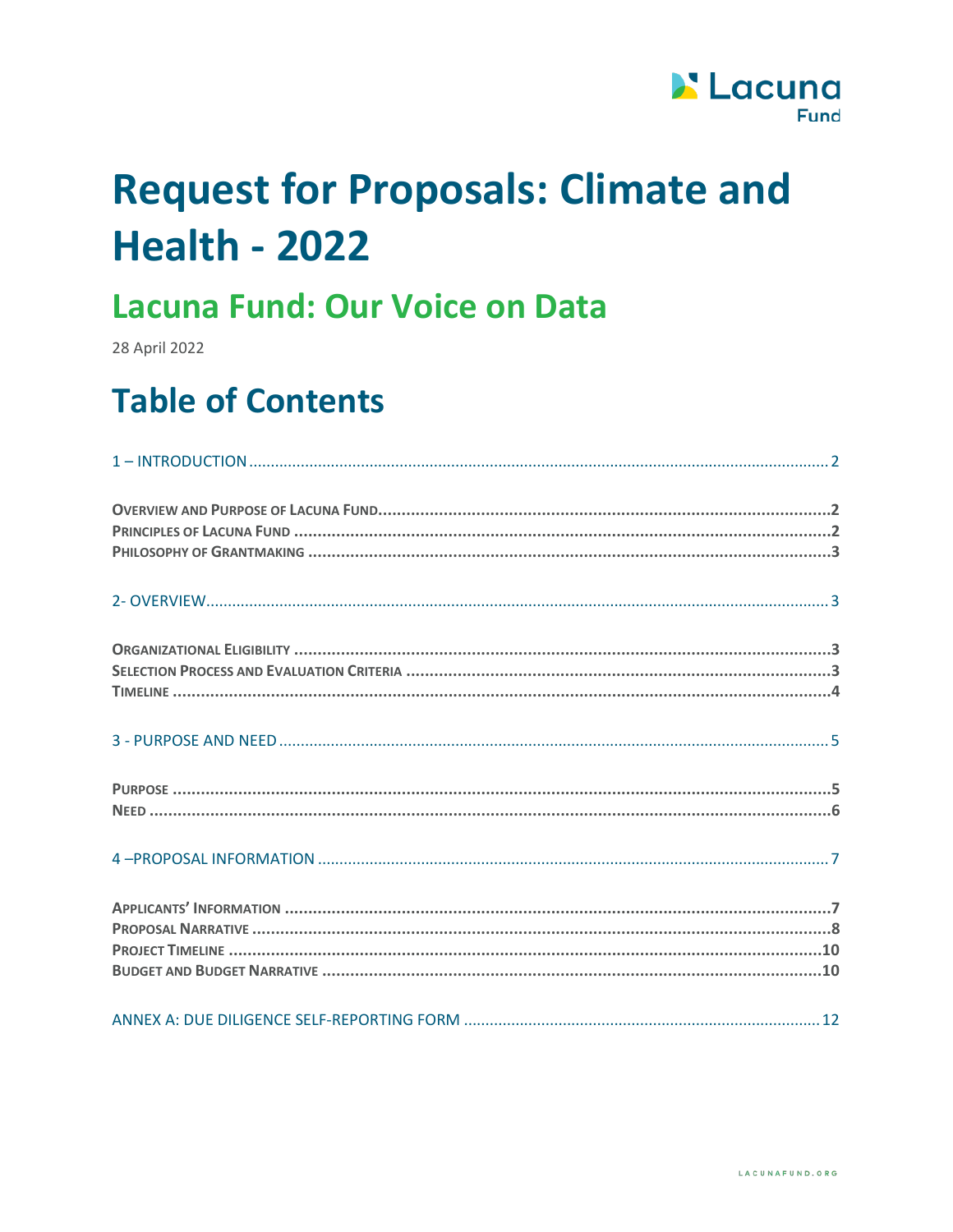# <span id="page-1-0"></span>**1 – Introduction**

#### <span id="page-1-1"></span>**Overview and Purpose of Lacuna Fund**

Lacuna Fund supports the creation, expansion, and maintenance of equitably labeled datasets that enable the robust application of machine learning (ML) tools of high social value in low- and middleincome contexts globally.

The Fund aims to:

- **•** Disburse funds to institutions to create, expand, and/or maintain datasets that fill gaps and reduce bias in labeled data used for the training and/or evaluation of machine learning models.
- **•** Make it possible for underserved populations to take advantage of advances offered by AI.
- **•** Deepen understanding by the machine learning and philanthropy communities of how to fund development and maintenance of equitably labeled datasets most effectively and efficiently.

#### <span id="page-1-2"></span>**Principles of Lacuna Fund**

The following principles guide the operations of the Lacuna Fund.

- **• Accessibility** The Fund is committed to ensuring that labeled datasets created through its funding are accessible to and benefit underserved communities in service of the goals outlined above. Datasets and related intellectual property will utilize appropriate open data licensing to maximize responsible downstream use. (See the Fund's [IP Policy](https://lacunafund.org/governance/#policies) for additional details.)
- **• Equity** The Fund aims to make AI more equitable by supporting the creation, expansion, and maintenance of datasets that are created by and responsive to the needs of those with underrepresented identities globally. These datasets should not create or reinforce bias, (e.g., they should be gender inclusive and representative of people of color globally) nor should they support the systems or technologies that create harm.
- **• Ethics** The Fund will fund data collection in a manner consistent with ethical labor standards and requires sub-grantees to outline steps they will take to protect privacy and prevent harm in the collection, licensing, and use of datasets created with grant funds.
- **Participatory Approach** The Fund strives to meet the needs of affected stakeholders by encouraging the leadership or strong engagement of local experts, beneficiaries, and endusers in the governance of the Fund and in supported projects. The Fund will consider participation in a manner consistent with our principles on equity and ethics.
- **• Quality** Data generated by Lacuna-funded efforts should be of high quality, enabling beneficial applications in research, communities, and industry.
- **• Transformational Impact** The Fund aims to unlock the advances offered by AI for poor and underserved communities by funding datasets that address fundamental gaps in AI.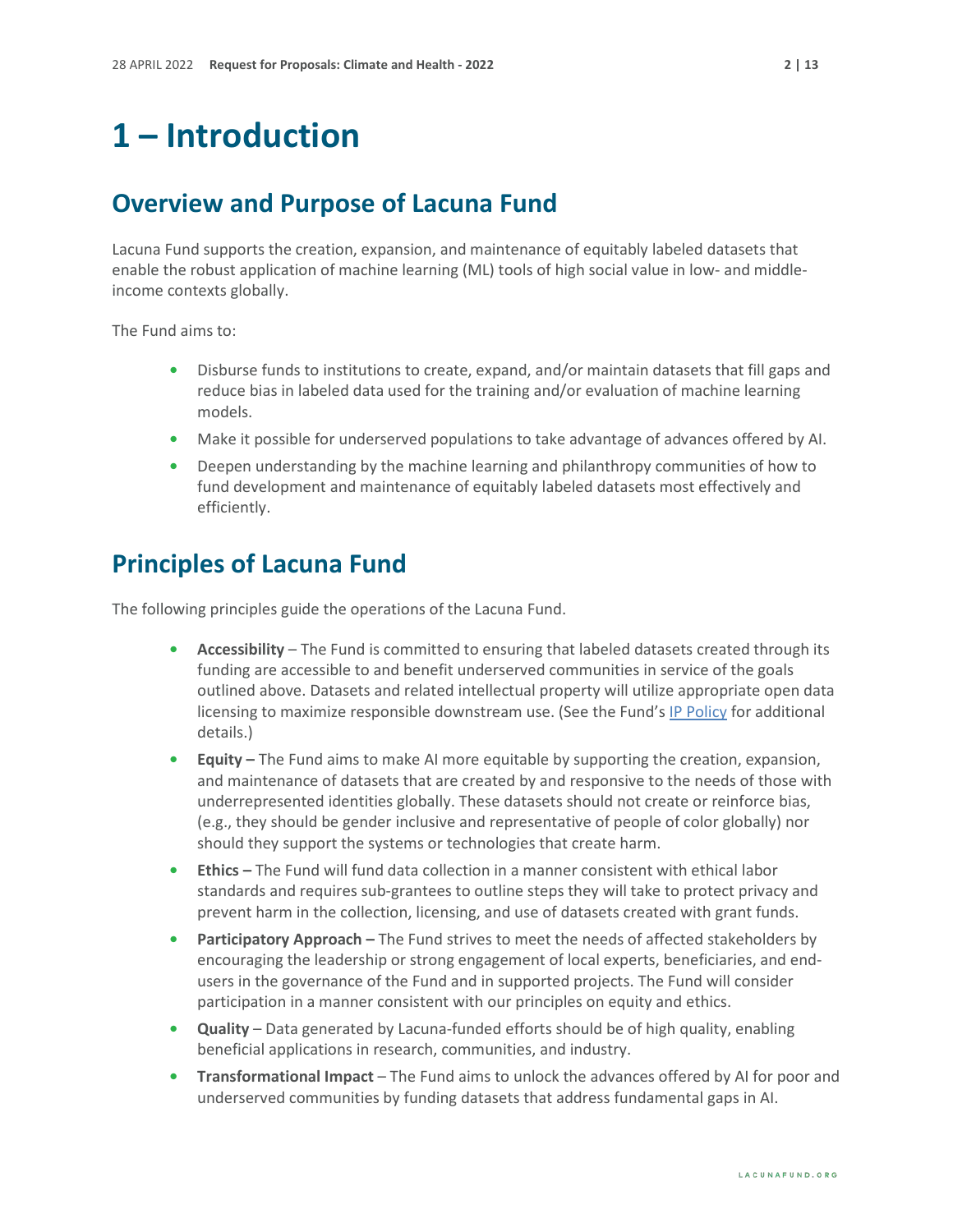#### <span id="page-2-0"></span>**Philosophy of Grantmaking**

Lacuna Fund values a collaborative and locally-driven approach to data creation, expansion, and maintenance. We recognize that the continued usefulness and maintenance of open data derives from a community invested in that data.

Lacuna Fund hopes to fund datasets that contribute to multiple applications of high social value, whether through research, commercial innovation, or improved public sector services. **While Section 3: Purpose and Need sets out needs identified by the Technical Advisory Panel (TAP), Lacuna Fund welcomes novel ideas within the domain area that have a clearly articulated benefit aligned with the selection criteria listed below.**

This call for proposals is supported by Wellcome Trust and Google.org.

### <span id="page-2-1"></span>**2 – Overview**

### <span id="page-2-2"></span>**Organizational Eligibility**

Lacuna Fund aims to make its funding accessible to as many organizations as possible in the AI for social good space and cultivate capacity and emerging organizations in the field.

**To be eligible for funding, organizations must:**

- **•** Be either a non-profit entity, research institution, for-profit social enterprise, or a team of such organizations. Individuals must apply through an institutional sponsor. Partnerships are strongly encouraged, but only the lead applicant will receive funds.
- **•** Have a mission supporting societal good, broadly defined.
- **•** Be headquartered in or have a substantial partnership in the country or region where data will be collected.
- **•** Have all necessary national or other approvals to conduct the proposed research. The approval process may be conducted in parallel with the grant application, if necessary. Approval costs, if any, are the responsibility of the applicant.
- **•** Have the technical capacity or the ability to build this capacity through a partnership described in the proposal - to conduct dataset labeling, creation, aggregation, expansion, and/or maintenance, including the ability to apply best practice and established standards in the specific domain (e.g. climate changes, health impacts/outcomes) to allow high quality AI/ML analytics to be performed by multiple entities.

### <span id="page-2-3"></span>**Selection Process and Evaluation Criteria**

Lacuna Fund seeks proposals to unlock, create, aggregate, and/or improve labeled datasets for machine learning applications that will enable equitable climate and energy outcomes in Africa, South and Southeast Asia, and Latin America. Lacuna Fund and its partners will perform an initial screen of the proposal for organizational eligibility and feasibility. Following the initial screen, a Technical Advisory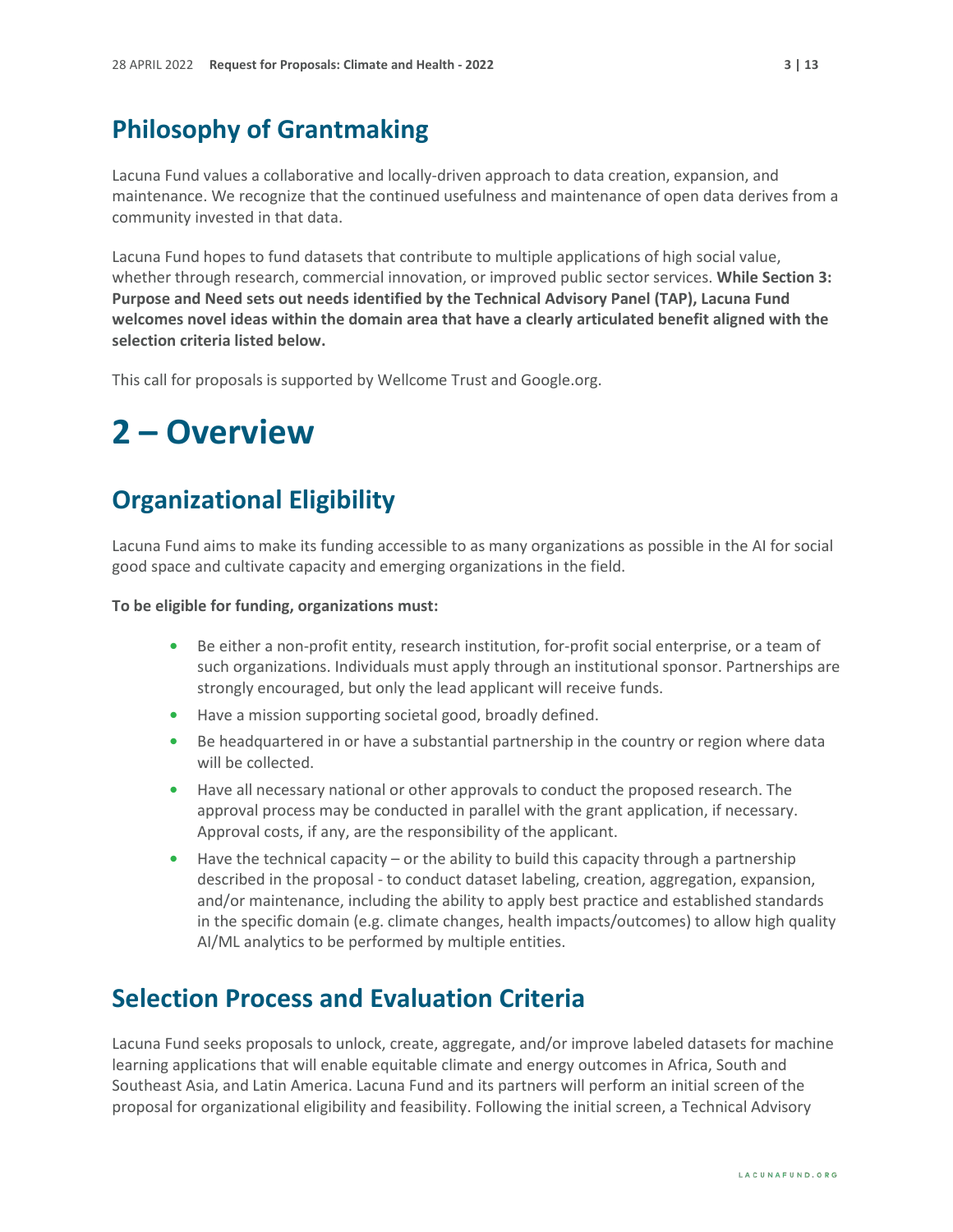Panel of domain experts, data users, and stakeholders will evaluate the proposals based on the selection criteria outlined below. Technical Advisory Panel members may not submit a proposal in response to an RFP for which they are a reviewer (see Lacuna Fund's [Conflict of Interest Policy\)](https://lacunafund.org/governance/#policies).

**The Technical Advisory Panel for this call will review the submissions and select a set of proposals to be funded. The selections will be based on the degree to which the full proposals meet the following criteria:**

- **• Quality** -- The organization or team proposing the project includes qualified experts in: a) the domain of interest; b) machine learning; and c) data management.
- **• Transformational Impact** The project either: a) labels or collects validation data for existing labeled datasets or upcoming surveys and in so doing, unlocks additional value in the existing dataset; b) creates a new, high-value labeled dataset for an underserved population or problem related to th[e Sustainable Development Goals \(SDGs\);](https://sustainabledevelopment.un.org/?menu=1300) c) makes an existing dataset more representative and inclusive of low- and middle-income contexts; d) aggregates existing datasets; or, e) makes a widely used and equitable dataset more sustainable.
- **• Equity** The team states the equity issue they are proposing to address and describes how the dataset will fill gaps and make the dataset more representative and equitable. NLP addition: The proposed dataset represents, or lead to applications representing, populations currently underserved by language technologies.
- **• Participatory Approach** The team is headquartered in the geographic area where the data will be collected and/or has a substantial partnership with an institution headquartered in the region to ensure sustained maintenance and usage of the dataset by the local community. The proposal describes how the team will engage affected stakeholders, seek informed consent for data collection and use, and share project outputs with data providers and/or the community.
- **• Ethics** -- The project has a plan to address and is able to pass an ethical screen (e.g., an institutional review board) that probes: a) privacy concerns, b) potential for downstream misuse c) possible discrimination vectors (e.g. gender), and d) fair and equitable working conditions, if paid labelers are involved in the project.
- **• Efficiency** The proponent has taken into account existing datasets and proposes to use effective data collection and labeling techniques and tools to speed the collection, cleaning, and sharing of data.
- **• Feasibility** The project is feasible in relation to the budget and scope of work proposed.
- **• Accessibility** The dataset will be made widely accessible under open source licensing, or if this is not possible, a compelling case is made for more restrictive licensing in order to protect privacy or prevent harm.
- **• Sustainability** The project has a plan to ensure sustainability and future maintenance of the dataset e.g. by a dedicated community or a pool of interested parties (for-profit and/or not-for-profit) and a robust governance model for the open dataset.

### <span id="page-3-0"></span>**Timeline**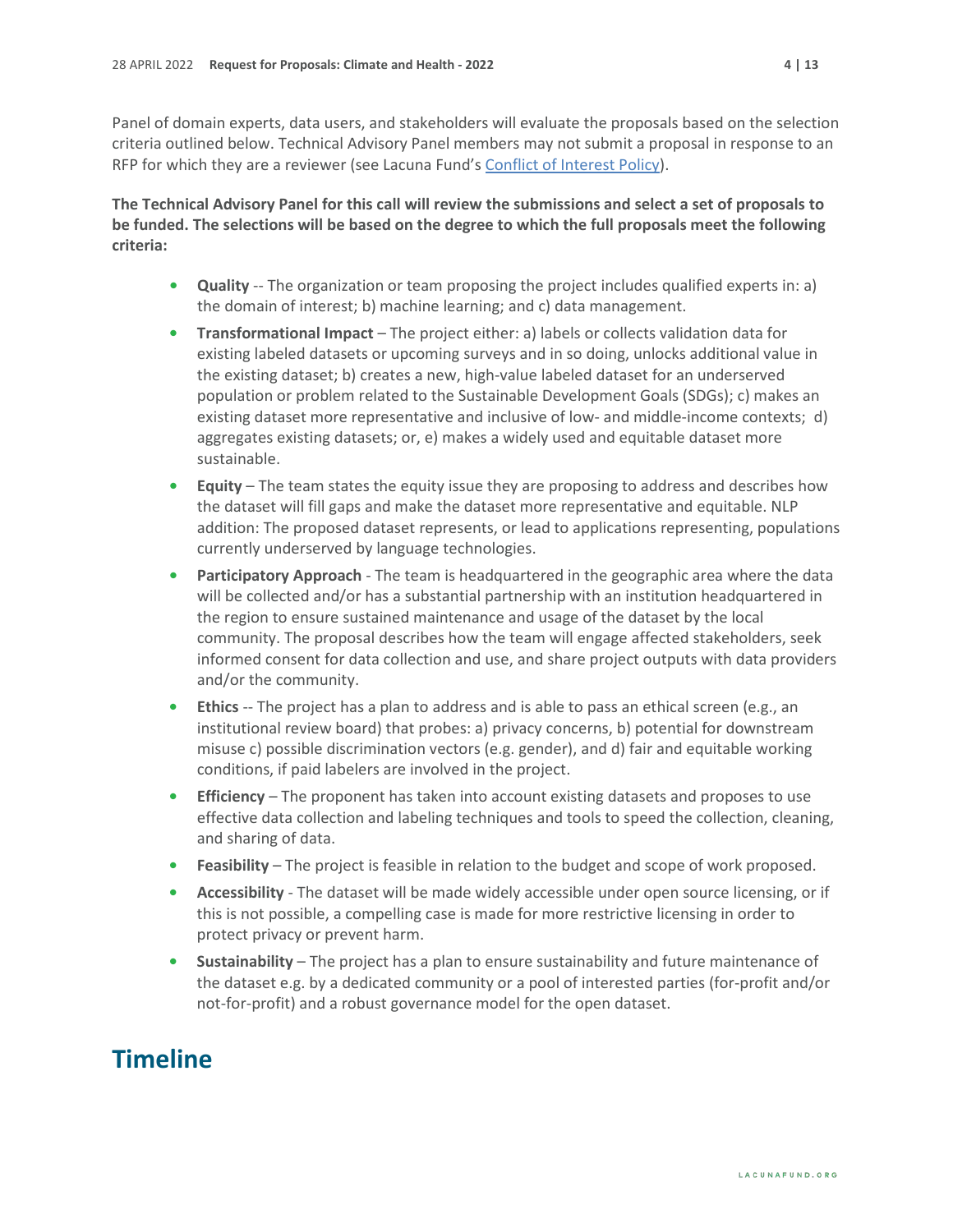| Request for proposals opens                                                           | 28 April 2022 |
|---------------------------------------------------------------------------------------|---------------|
| Question and Answer deadline<br>Please submit questions to secretariat@lacunafund.org | 20 May 2022   |
| Answers posted                                                                        | 3 June 2022   |
| Full proposals due                                                                    | 17 July 2022  |

**Question and Answer Period:** All questions related to the RFP should be submitted to [secretariat@lacunafund.org](mailto:lacuna@merid.org) with "Climate and Health RFP 2022 Question" in the subject line. Questions submitted by 20 May 2022 will be de-identified and answered publicly by 3 June 2022 on the Lacuna Fund website in a document posted on the ["Apply" page](http://www.lacunafund.org/apply) and shared with all the applicants via email.

### <span id="page-4-0"></span>**3 – Purpose and Need**

### <span id="page-4-1"></span>**Purpose**

The purpose of this call for proposals is to support efforts to develop open and accessible datasets for machine learning applications related to understanding and mitigating climate harms on health in Africa, South and Southeast Asia, and Latin America.

From variations in spread, prevalence, and location of infectious diseases to health problems caused by the increasing frequency of natural hazards, changes in climate are negatively impacting human and community health in several ways. These changes disproportionately affect people in low- and middleincome contexts who have done the least to contribute to them. Machine learning and other data science tools hold great promise to advance efforts across a variety of sectors to understand, mitigate, and adapt to climate change. However, particularly in low- and middle-income contexts globally, a lack of ground truth data hampers the effective use of data science tools to generate information for decision making. Filling local data gaps can help policymakers, researchers, and local communities take advantage of machine learning tools to better understand future trends and take action to mitigate the harms of a changing climate on human health. Specifically, machine learning models driven by local data could inform infrastructure planning, strengthen healthcare and food security, help make resource allocation decisions, and identify interventions to mitigate and prepare for climate harms on health.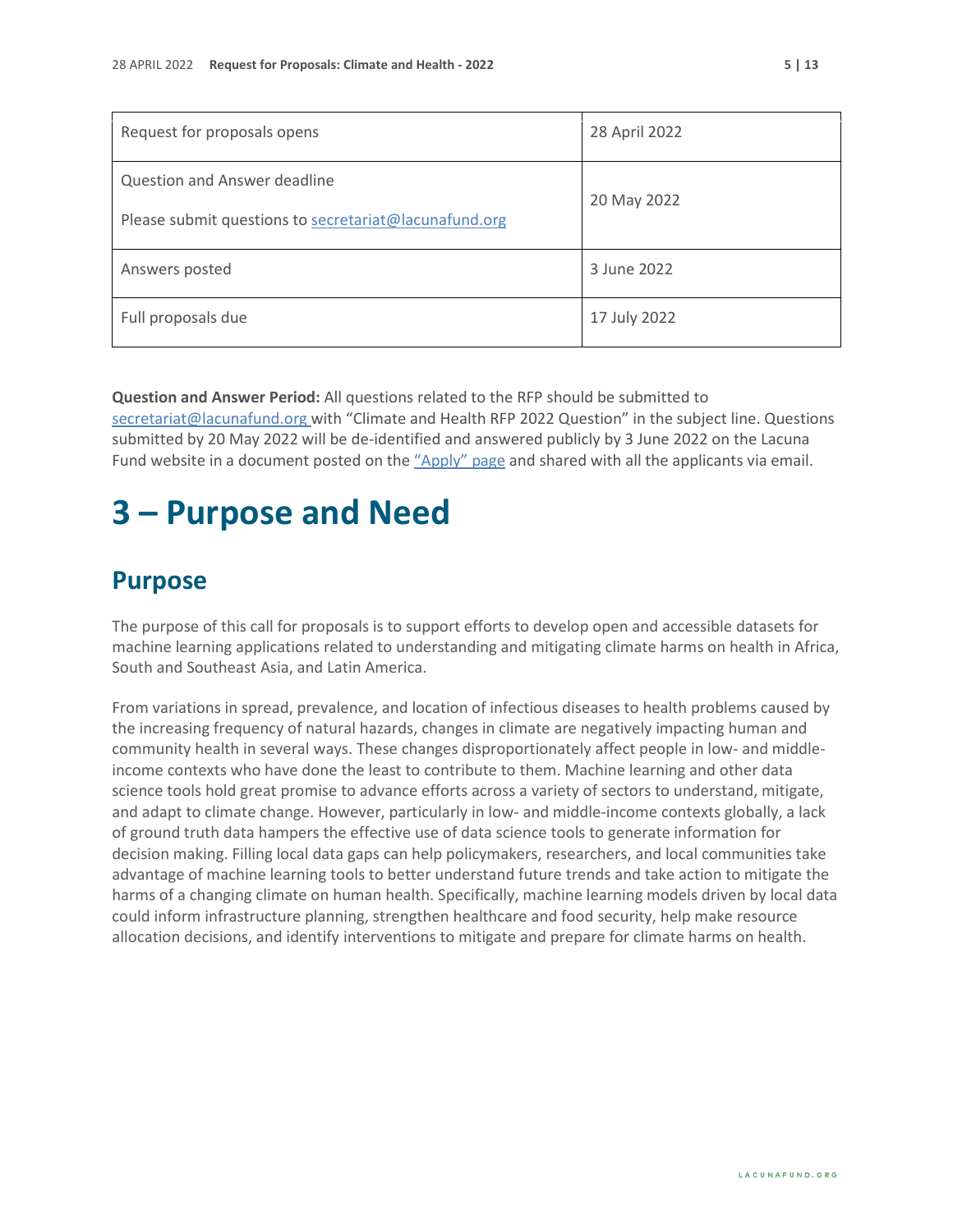#### <span id="page-5-0"></span>**Need**

Lacuna Fund seeks proposals from qualified, multidisciplinary teams to develop open and accessible training and evaluation datasets for machine learning applications for climate and health in Africa, South and Southeast Asia, and Latin America.

Proposals may include, but are not limited to:

- **•** Collecting and/or annotating new data;
- **•** Annotating or releasing existing data;
- **•** Augmenting existing datasets from diverse sources to fill gaps in local ground truth data, decrease bias (such as geographic bias, gender gaps or other types of bias or discrimination), or increase the usability of data and technology related to climate and health in low- and middle-income contexts;
- **•** Linking and harmonizing existing datasets (such as across regions, diseases, climate events, and time).

We see a need for training and evaluation datasets that will help us better understand the impacts of climate change on human and community health and interventions that could mitigate these impacts. We seek datasets identified by local experts designed to address locally identified needs, so the following are illustrative examples only. **Datasets may include, but are not limited to the following:**

- **• Linking digitized vital registration datasets to climate data**, including creating and digitizing comprehensive vital registration systems information in communities where these are not present
- **• Disease vector, outbreak, and climate datasets,** including collecting and linking data on climate change and disease outbreaks to better administer preventive care or immediate aid
- **• Non-communicable diseases and climate change data,** such as linking the impact of climate factors with non-communicable health outcomes (e.g., health impacts of natural hazards caused by climate change such as heat waves, wildfires, particulate matter and smoke, droughts, storms, rising sea levels, and warming oceans)
- **• Extreme weather data** for early warning systems (e.g., predicting drought, disease, heat)
- **• Aggregating Water, Sanitation, and Hygiene (WASH) system** data with climate datasets, including datasets showing vulnerability to extreme weather events and associated health effects/interventions
- **•** Datasets showing impacts of climate change on health **in both rural and urban areas and informal settlements**
- **•** Datasets illuminating the **effects of climate change on mental health** as well as the effectiveness of nature-based and other interventions on mental health
- **• Health co-benefits of climate action,** linking data on health benefits to climate mitigation measures
- **•** Datasets that provide **gender disaggregated data** and allow a deeper understanding of the ways in which climate change affects women and men differently.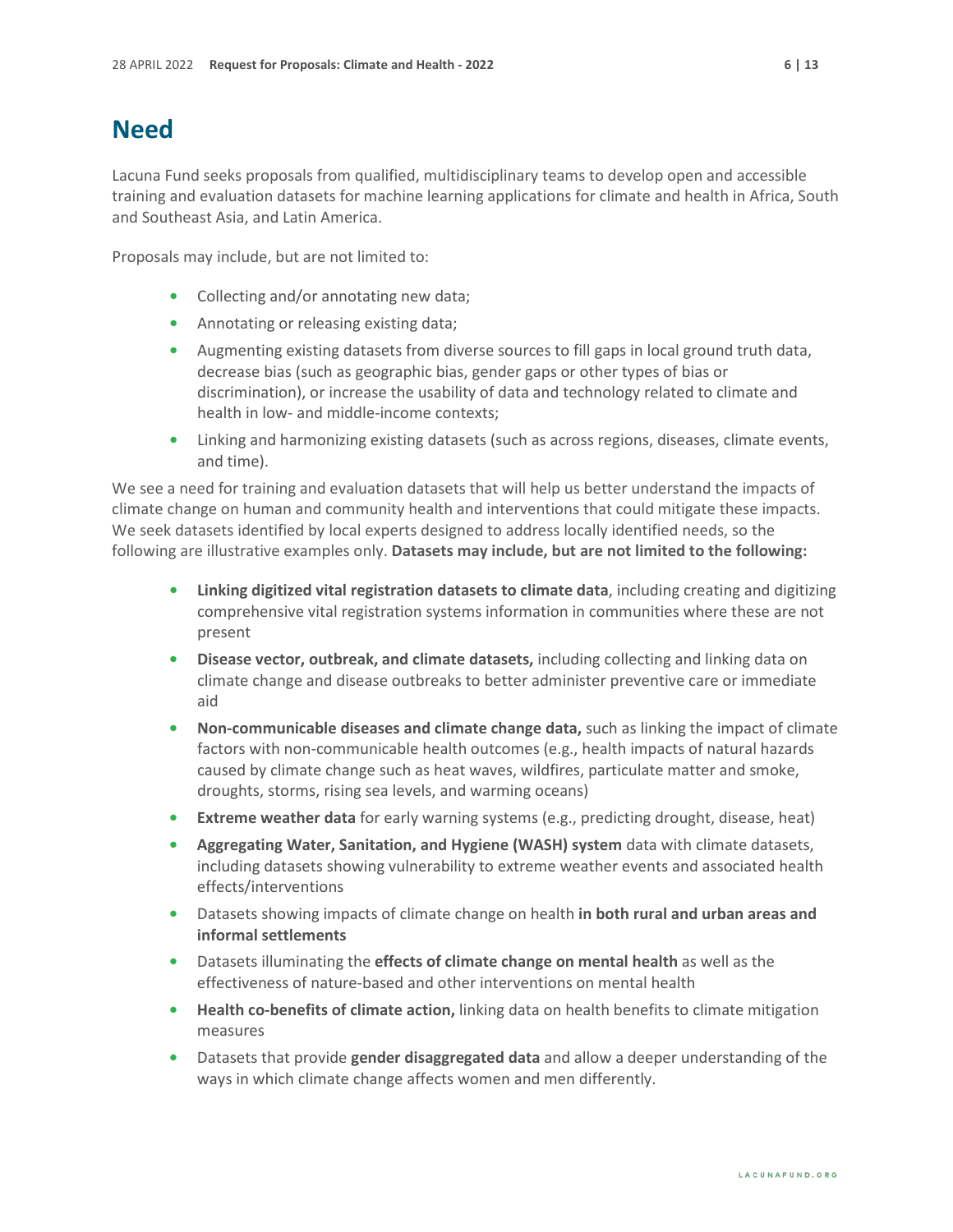• **Datasets quantifying the indirect impacts of climate change on health such as its effects on** food security and understanding the human and environmental factors related to food production, climate, and weather changes

**While the focus of Lacuna Fund is primarily on dataset creation, annotation, augmentation, and maintenance, proposals may include the development of a baseline model(s) to ensure the quality of the funded dataset and/or to facilitate the use of the dataset for socially beneficial applications.**

We encourage teams to consider:

- **•** Leveraging existing resources, including collection methods or technologies, linking preexisting datasets across climate and health, as well as existing resources in other contexts;
- **•** Strong collaboration and contribution from data scientists, health professionals, government agencies, and/or the meteorological field on project teams;
- **•** Reflecting on gender and other factors associated with inequalities, in order for datasets to accurately represent how climate change impacts different communities/groups;
- **•** Working across areas (e.g. across diseases, regions, climate events, time) where possible and relevant;
- **•** Privacy considerations at both the individual and community health level.

# <span id="page-6-0"></span>**4 – Proposal Information**

**Note: The Lacuna Fund website includes variou[s resources,](https://lacunafund.org/resources/) such as relevant references on data quality, documentation, and format, to help applicants prepare a competitive application.**

**Proposal submissions will only be accepted through the SurveyMonkey Apply application portal available at [www.lacunafund.org/apply.](http://www.lacunafund.org/apply)** A description of application questions is available below for information only. The following sections are required:

- **•** Applicant Information (accessible in the portal)
- **•** Proposal Narrative
- **•** Timeline, Budget, and Budget Narrative
- **•** Due Diligence Self-Reporting Form

### <span id="page-6-1"></span>**Applicants' Information**

This section will prompt the applicant to provide:

- **•** A 200-250 word proposal abstract;
- **•** Details about the institution(s) and/or team applying;
- **•** Where the work will take place;
- **•** CVs for key team members.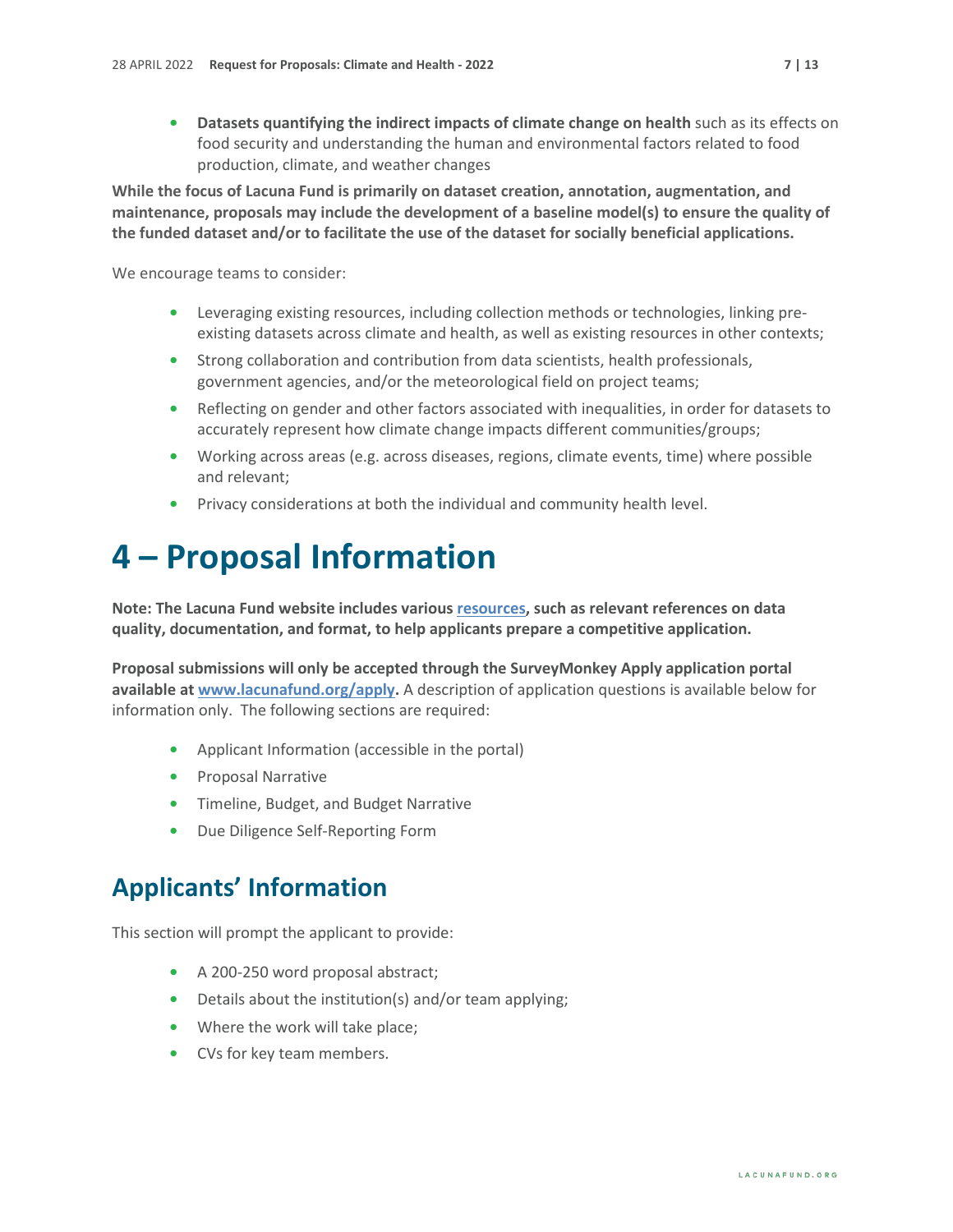- **•** The affiliated institution(s) ethical review processes;
- **•** The team's ability to gain national approvals.

#### <span id="page-7-0"></span>**Proposal Narrative**

*Please limit your proposal narrative to 10 pages not including references, with 2.5 cm margins and a minimum of 11-point font. Appendices or proposal narrative material beyond 10 pages will not be reviewed.* 

This section will prompt the applicant to upload a cohesive narrative, in PDF or Word form that addresses the following:

- **• Qualifications** Describe the organization(s) or partnership(s) applying, how they satisfy the eligibility criteria articulated above, and your unique qualifications to undertake the proposed work.
- **• Problem Identification and Proposed Solution and Dataset** Describe the problem or gap in training or evaluation data and the proposed solution. Summarize the dataset(s) you intend to create, augment, aggregate, or maintain. *Please include how your project addresses a gap and complements existing work.*
- **• Specifications and Deliverables for Proposed Data and Documentation** Include the following:
	- o Quantity of data that will be included in the dataset.
	- $\circ$  Types and format of data and/or labels, as well as sample frame and size or a plan to ensure representation, if applicable.
	- $\circ$  Metrics to be used to assess desired outcomes of data creation (e.g., fairness metrics in the dataset, QA/QC against a benchmark, etc.)
- **• Intended Beneficiaries and Use Cases** Describe previous consultation and/or proposed collaboration with intended beneficiaries and outline potential current and future use cases for the proposed datasets. State how the proposed quality, collection methods, and other details make the data suitable for use in that particular operational context.
- **• Methodology** Provide a brief overview of the proposed steps (and key assumptions) for developing and implementing the project. Please include:
	- o Proposed data collection and labeling techniques and information on interoperability. Please include consideration of existing or common infrastructure and the latest techniques and tools to speed the collection, cleaning, and sharing of data.
	- $\circ$  A plan to assess and mitigate error and bias (e.g., gender bias or other biases).
	- $\circ$  Plans for data storage, ownership, and discoverability, in line with the Lacuna principles. For example, the proposed data format should be well documented and include information required for the end user to use the data.
	- o Permissions in place or steps you will take to secure national or other required approvals. Consider which jurisdictions require approvals and whether the proposed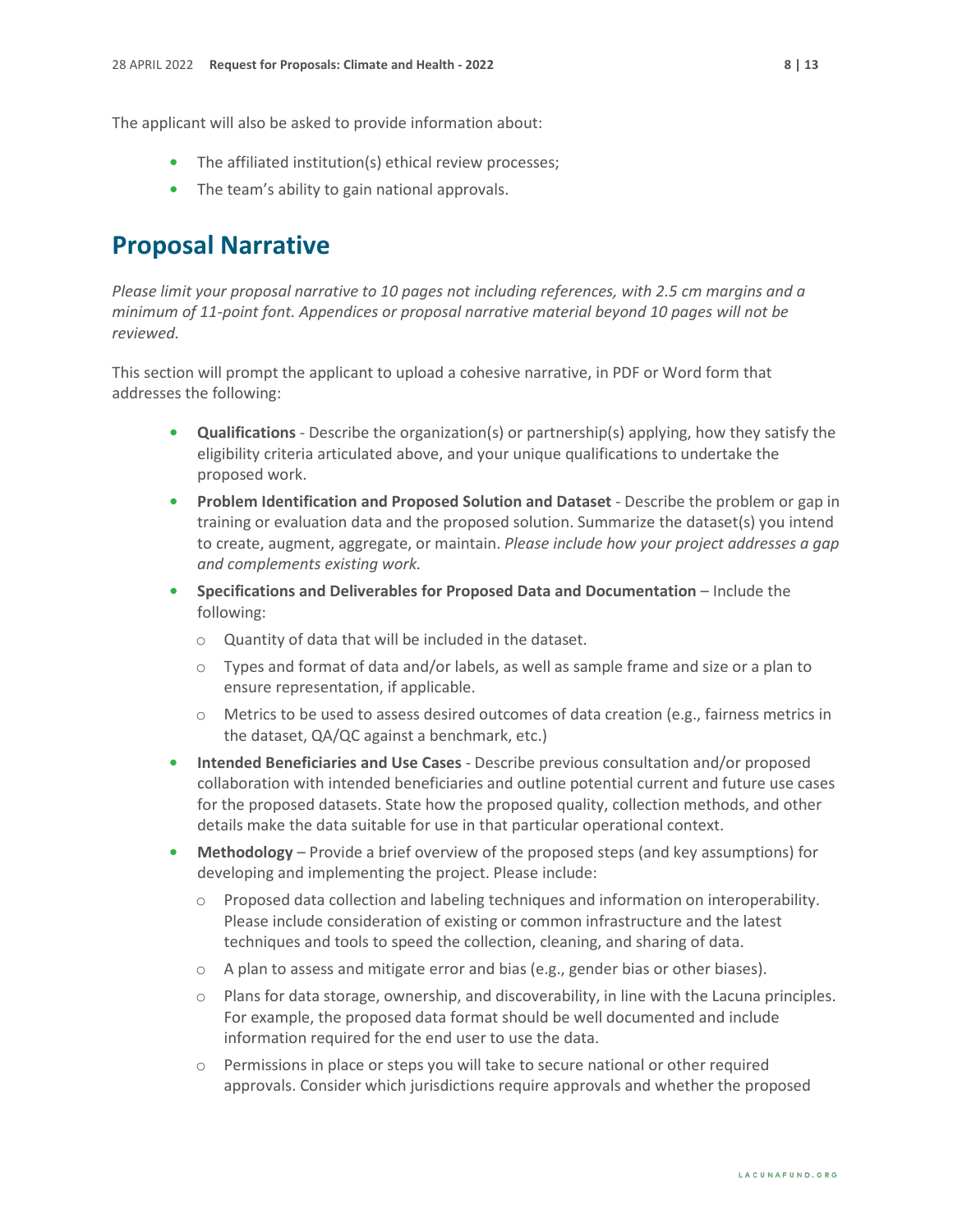research meets the definition of research in that jurisdiction. If you determine that local, national, or regional approvals are *not* required, please explain why not.

- o Any anticipated challenges or uncertainties in data collection and proposed countermeasures.
- **• Transformational Impact** Explain how the proposed labeling or dataset will contribute to achieving the desired impact. If applicable, describe how the products could motivate multiple and durable paths of research or commercial application. For example, datasets that could help better understand the relationship between climate change, heat stress, and morbidity and mortality could inform early warning systems and interventions in multiple geographies globally. Note any practical constraints you may face (e.g., internet penetration).
- **• Data Management and Licensing** Please describe:
	- $\circ$  Any anticipated issues related to copyright for source data and collaboration with the copyright holder. Please also address any anticipated issues for copyright and licensing of secondary data.
	- o Plans for licensing to maximize responsible downstream use. Per [Lacuna Fund's IP](https://s31207.pcdn.co/wp-content/uploads/sites/11/2020/07/IP-Policy_LacunaFund.pdf)  [Policy,](https://s31207.pcdn.co/wp-content/uploads/sites/11/2020/07/IP-Policy_LacunaFund.pdf) the dataset and any related IP, such as collection methods, datasheets, how to load or read datasets, or other information to ensure usability should be made available under an open source, by-attribution license (CC-BY 4.0 or similar). If more restrictive licensing is proposed, provide a rationale for this. The budget may include resources for licensing.
	- $\circ$  If you intend to use an existing dataset for your project, please indicate that your team has received the necessary permissions from the dataset's owner that the dataset can be released in accordance with [Lacuna Fund's IP Policy,](https://s31207.pcdn.co/wp-content/uploads/sites/11/2020/07/IP-Policy_LacunaFund.pdf) or provide justification for another licensing structure. *Letters of support from existing data holders are optional but encouraged.*
	- o Ensure your metadata is well-described.
- **• Risks, Including Ethics and Privacy** Identify potential risks, including but not limited to potential privacy and ethical concerns, and describe steps you will take to mitigate them. Specifically:
	- $\circ$  State how you will ensure informed consent if appropriate. (This should include notification of potential future use cases for data.)
	- o Describe how you will ensure equity in project labor, including but not limited to fair compensation for labeling and gender parity for field agents.
	- $\circ$  Present a plan for anonymization of personally identifiable information (PII) and compliance with privacy laws if applicable. If a national legal framework is not available, the proposal should outline or refer to best practice.
	- $\circ$  Discuss potential adverse impacts in the production and use of the dataset and steps to mitigate them.
- **• Sustainability Plan** Describe how the labeled dataset will be maintained and/or expanded beyond the initial funding (e.g., through resultant ML applications, by a dedicated community, or a pool of interested parties with a robust governance model for the open dataset).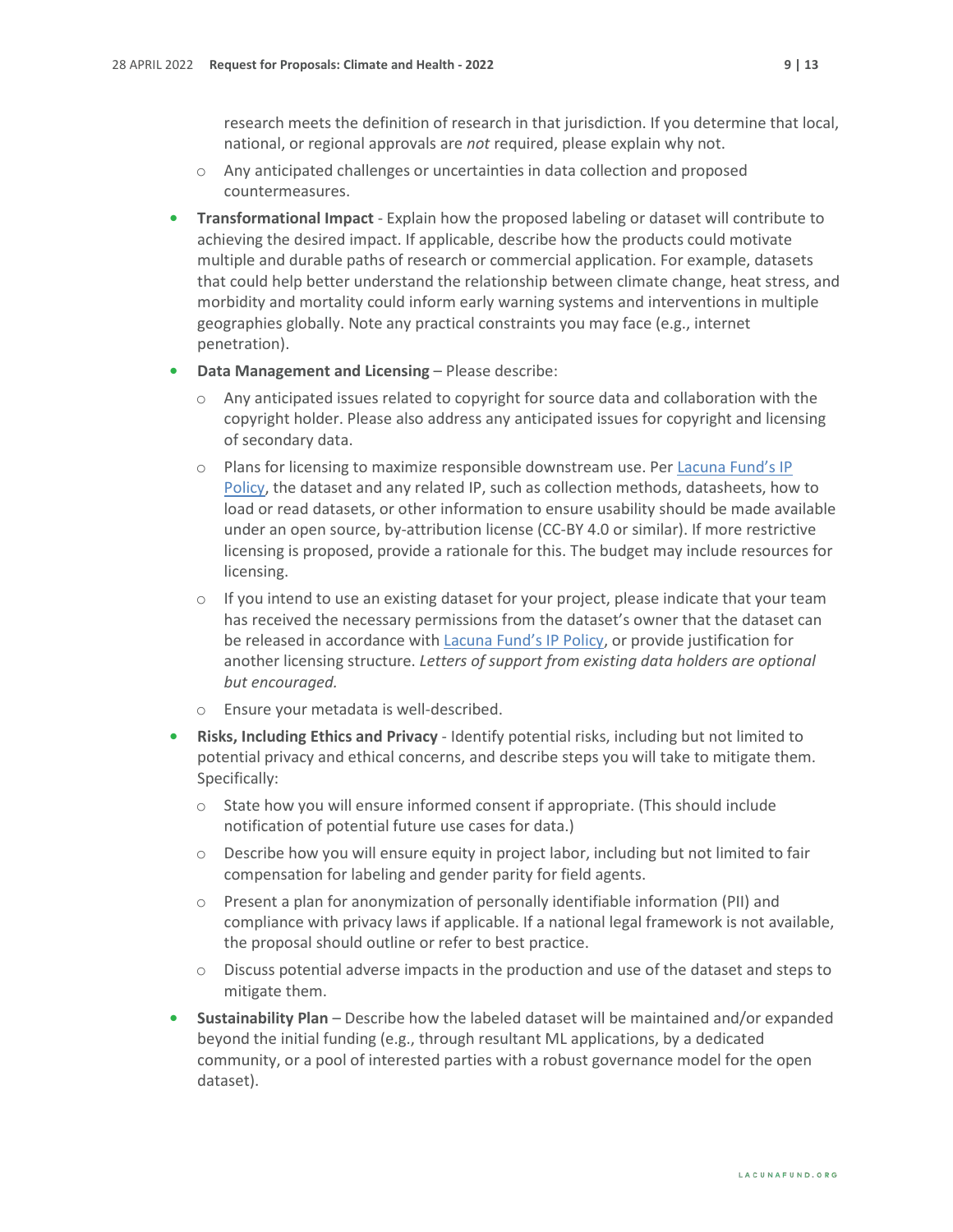**• COVID-19 Considerations** – Please state if you will need to adapt your work due to restrictions related to COVID-19. If so, describe the steps you will take to adapt, and in the case of field work, ensure the safety of project staff.

### <span id="page-9-0"></span>**Project Timeline**

This section will prompt the applicant to submit a table with a timeline for the completion of major activities and deliverables. The timeline may include, but is not limited to, staff training, data collection, labeling, quality assurance, validation/cleaning, and data publication. Deliverables may include, but are not limited to, portions of the dataset to demonstrate proof of concept, the full dataset, and accompanying documentation or collection methods to be open sourced.

*All timelines should include a date by which data will be publicly available with all documentation.*

**Note**: Proposed projects must be completed, datasets published, and final reports submitted by June 2024. For planning purposes, you can expect that agreements will be completed and work may begin by December 2022.

#### <span id="page-9-1"></span>**Budget and Budget Narrative**

Provide a detailed activity-based objective budget for the completion of the steps included in the deliverables table submitted through the SM Apply portal. This should be formatted in the Lacuna Fund budget template, available in the applicant portal

The total pool available is approximately \$1 million USD. We would like to fund at least one project in each of the target regions (Africa, Latin America, South and Southeast Asia) and anticipate supporting 4- 6 smaller projects with budgets between \$50-100k and 2-3 larger, more complex projects with budgets ranging from \$200-300k. The Technical Advisory Panel will assess **the feasibility and suitability of the budget** as well as the **linkage between the budget and grant narrative** as part of the selection criteria. Budgets may include, but are not limited to, costs for:

- **•** capacity building related to data collection and quality assurance/quality control;
- **•** data collection;
- **•** data labeling;
- **•** QA/QC or verification;
- **•** post-processing of data;
- **•** data publication;
- **•** licensing;
- **•** open access publication of results;
- **•** time to prepare a data statement for the dataset;
- **•** crowd-sourcing efforts, such as label-a-thons.

Funds may not be used for the direct payment of any customs, import, or other duties or taxes levied with respect to importation of goods or equipment into any country or jurisdiction. **Indirect rates are**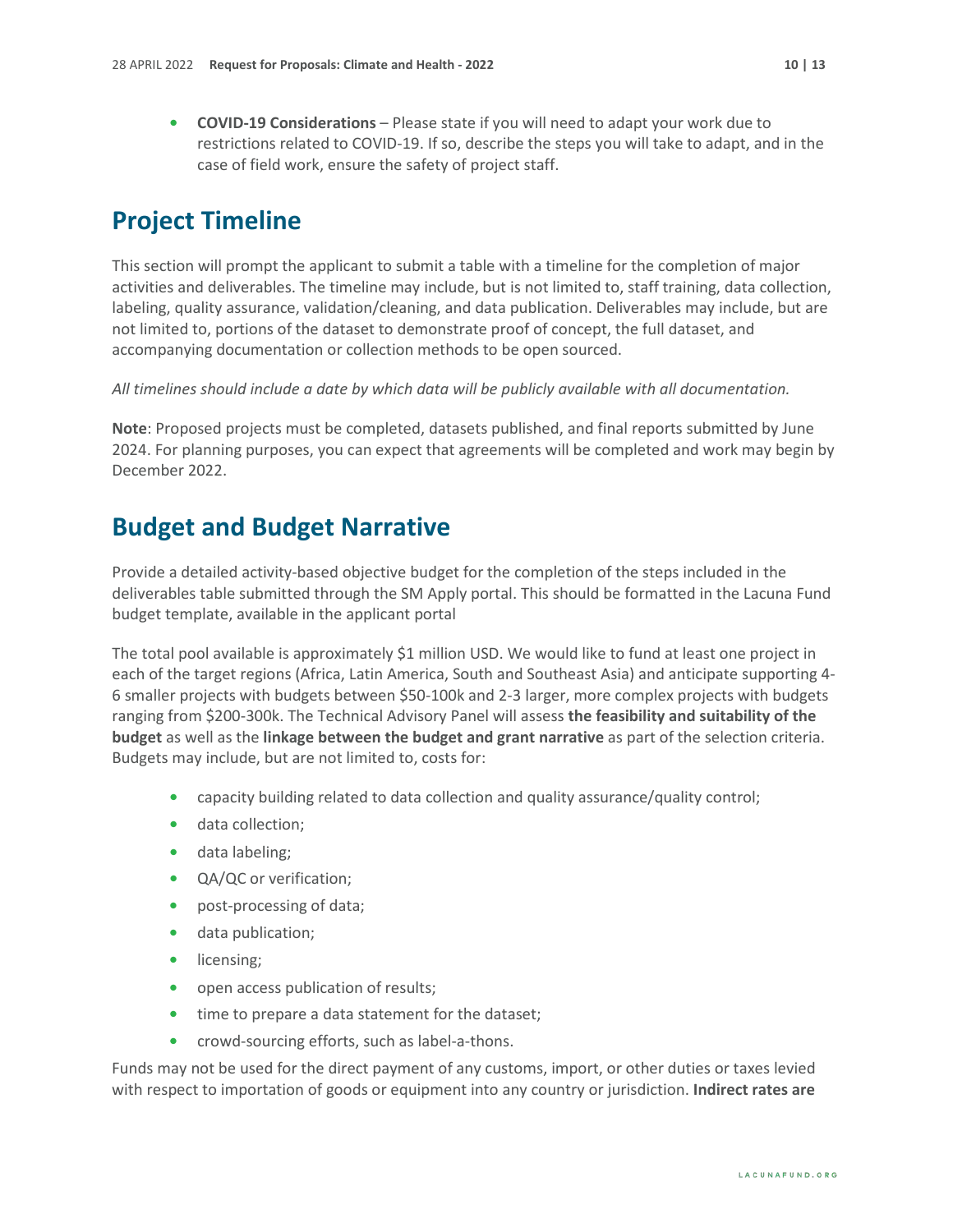**strictly limited to 20% of direct research costs for institutions based in a low- or middle income country or 15% for institutions based anywhere else.**

See the instructions sheet in the budget template for further information on budget guidelines, including information on allowable staff costs.

Thank you for your interest in Lacuna Fund and your efforts to support greater equity and accessibility for machine learning applications to support climate change adaption, mitigation, and planning. We look forward to reviewing your submission!

### **NOTE: Online Partnership Platform**

Lacuna Fund has partnered with [Climate Change AI](https://climatechange.ai/) to create an online platform to facilitate formation of teams for applicants to the upcoming Lacuna Fund calls for proposals in Climate & Health. In addition to applicant matchmaking, the platform will facilitate mentorship and technical assistance from experienced researchers for early career data scientists. Specifically, the platform will facilitate partnerships between interested potential applicants with other entities that have complementary skills and expertise. We believe such a community-building platform will enable robust, collaborative proposals for this call and in the future. More information about the platform can be foun[d here.](https://www.climatechange.ai/calls/lacuna)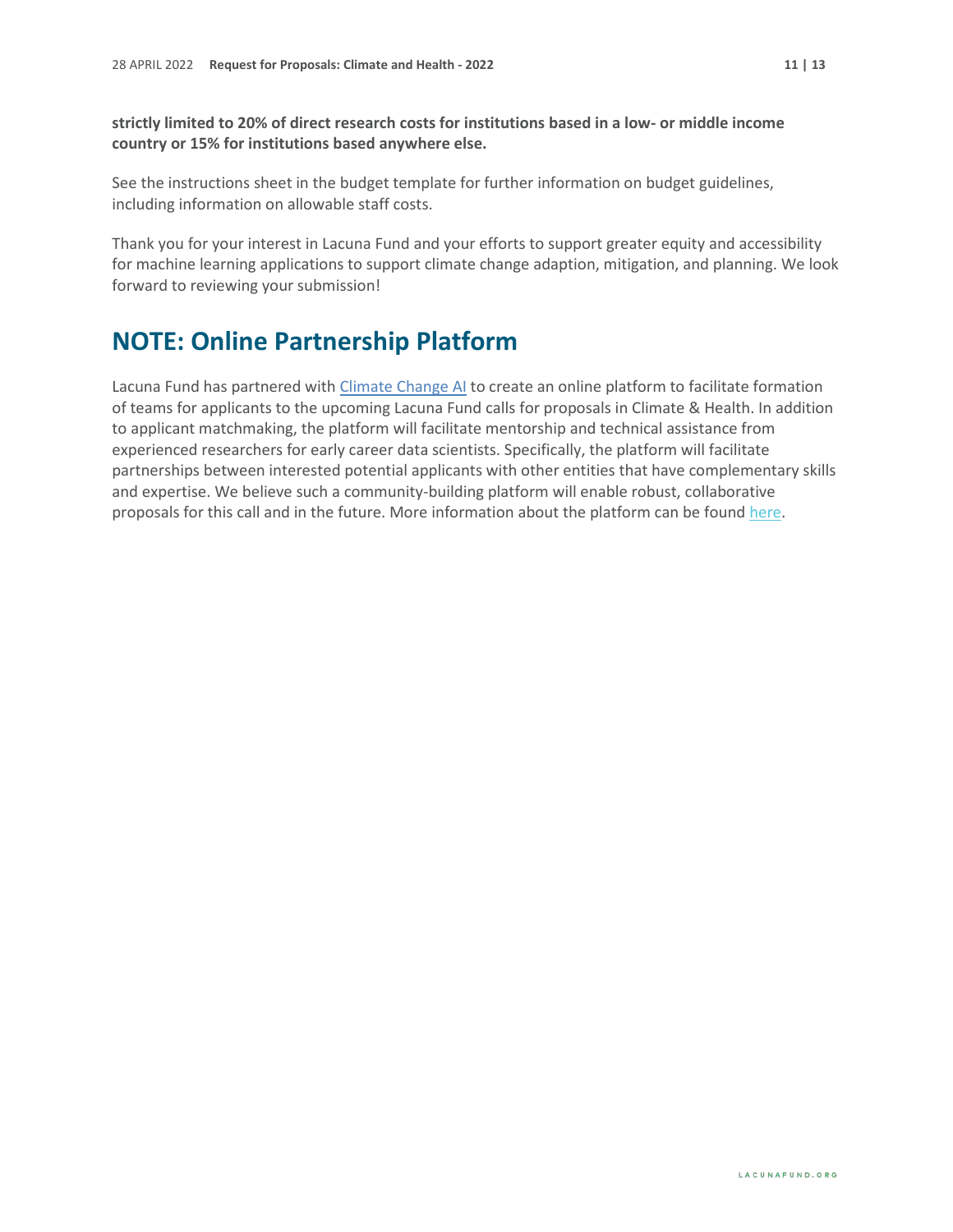# <span id="page-11-0"></span>**Annex A: Due Diligence Self-Reporting Form**

Submission of this form and all other materials should be completed through the Lacuna Fund application portal, accessible at [https://lacunafund.org/apply.](https://lacunafund.org/apply)

Meridian Institute must comply with requirements of contributors to the fund as well as legal requirements related to being an organization providing funding based in the United States.

To the extent permitted by law, all information supplied will be held in confidence and not disclosed to any third parties without prior notice and approval.

- **1.** Please state your form of legal incorporation and the relevant law/regulation. Please also provide the month and year when your organization started operating as this entity.
- **2.** Does your organization have a Conflict of Interest Policy and are there any instances of Conflict of Interest Meridian Institute should be aware of?
- **3.** Does any Public Official or government entity have any financial, management or controlling interest in your company/organization? If so, provide details and level of interest below.
- **4.** Please list the full names of all Principals for your company/organization. (Note: "Principal" means the executive officers, partners, owners, directors, trustees or others who exercise control over your company/organization).
- **5.** Does your company/organization employ any Public Officials? If yes, please list the name(s) and position(s) of the Public Official(s) below or on a separate sheet of paper.
- **6.** Does any Principal of your organization have a close relative who is a Public Official (close relative means a mother, father, sister, brother, wife or child)? If yes, please list the name, relationship, title, responsibilities, and government department or agency of the Public Official(s) below or on a separate sheet of paper.
- **7.** Has your company/organization, or any subsidiary or affiliate of your company/organization, or Principal of your company/organization ever been convicted in any felony matter or been the subject of a criminal investigation, indictment or similar proceeding? If yes, describe below:
- **8.** During the prior three years, has your company/organization, or any subsidiary or affiliate of your company/organization, been the subject of past or pending litigation, or government investigation? If yes, describe below.
- **9.** Is there additional information about your company/organization or any employee of your company/organization that would assist Meridian Institute in performing its anticorruption due diligence obligations? If so, describe below.
- **10.** The undersigned, being duly authorized to respond to this questionnaire, and new certification as to the matters set forth below, hereby certifies as follows:
	- $\circ$  To the best of my knowledge, all information set forth in this anticorruption due diligence form is truthful, correct and complete;
	- o I have read the information concerning the UK Bribery Act 2010 [\(http://www.justice.gov.uk/downloads/legislation/bribery-act-2010-guidance.pdf\)](http://www.justice.gov.uk/downloads/legislation/bribery-act-2010-guidance.pdf), Australian Criminal Code [\(http://www.oecd.org/daf/anti-bribery/anti-](http://www.oecd.org/daf/anti-bribery/anti-briberyconvention/2027148.pdf)